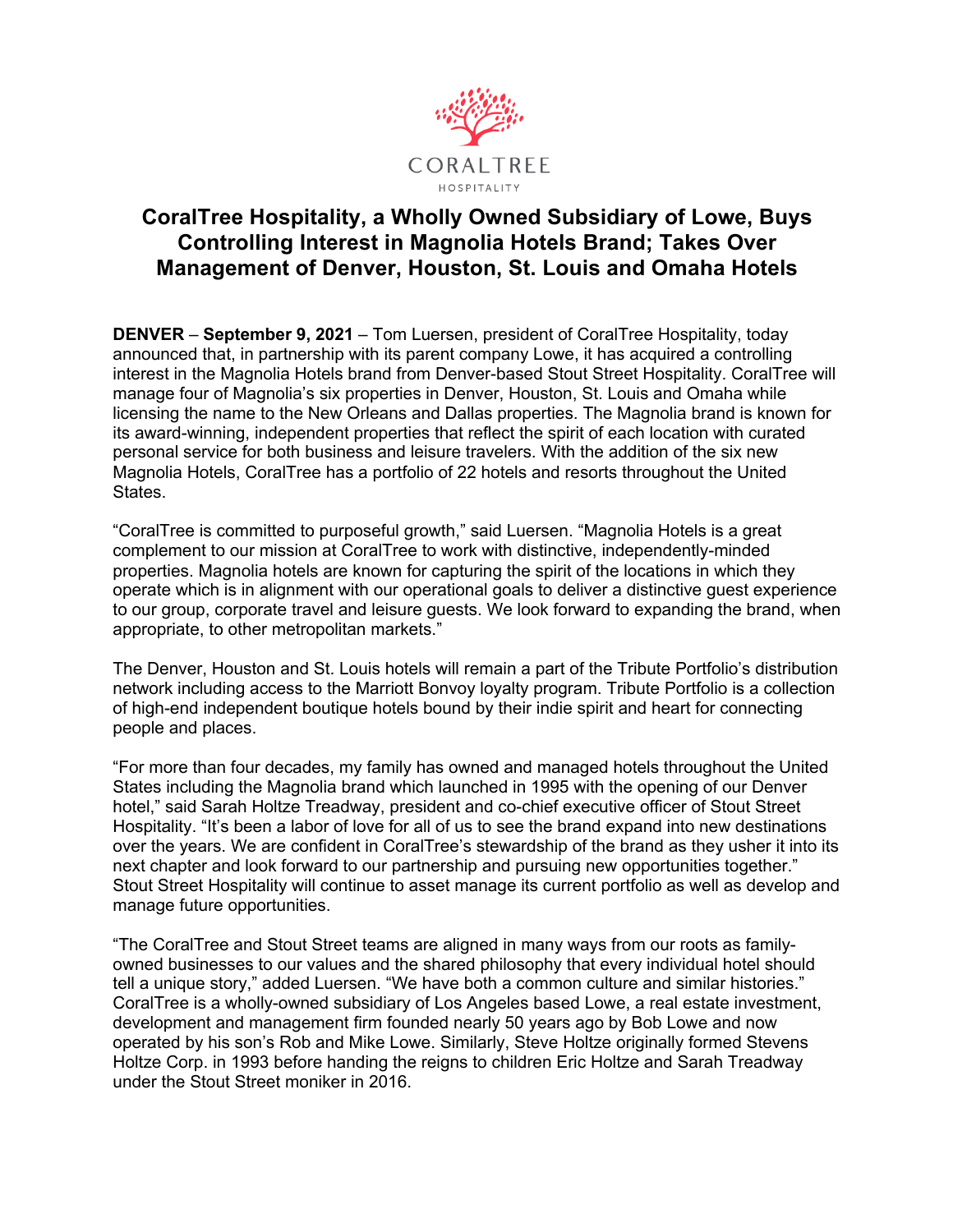The brand's first property, Magnolia Hotel Denver, is located in what was formerly the American National Bank Building and is listed on the National Register of Historic Places. The 297-room property was restored to reflect its original appearance with terra cotta details and a replicated corner clock adorns this 13-story landmark edifice built in 1910. The hotel, which opened in 1995, features Harry's lobby lounge for dining, 13,450 square feet of meeting space, a library and fitness center. The property is located in the heart of downtown Denver with easy access to the Colorado Convention Center, Ball Arena, Coors Field, shopping and entertainment along the 16<sup>th</sup> Street Mall, as well as many other local attractions and businesses.

Magnolia Hotel Houston opened in 2003 in Houston's most renowned downtown structure, the former Post Dispatch building, which is listed on the National Register of Historic Places. The 314-room Magnolia Hotel offers a fitness center with new, high-tech equipment; a rooftop pool and Jacuzzi; and a luxurious Club Room lounge and billiards area, as well as more than 16,000 square feet of meeting space. The Magnolia's prime location is close to Minute Maid Park, the Toyota Center, the Houston Aquarium, Bayou Place and the theater district.

The 145-room Magnolia Hotel Omaha is located in the heart of downtown Omaha. It is ideally situated next to the area's finest attractions including the Qwest Center, the historic Old Market, and Orpheum Theatre, as well as all the major corporate headquarters and offices downtown. It was named to the National Register of Historic Places in 1974 and seamlessly brings together historic nuances with urban amenities such as The District, featuring contemporary American cuisine in a casual setting, a business center and 8,000 square feet of meeting space.

Situated in the heart of downtown St. Louis, the 182-room Magnolia Hotel is within walking distance of numerous attractions including the America's Center Convention Complex. Originally opened as the Mayfair Hotel in 1925, the St. Louis hotel is a true boutique property with distinctive touches including putting the customary chocolate on the pillow at turndown – a tradition inspired and essentially established by Cary Grant, who while a guest of the Mayfair, left a trail of chocolates leading his paramours to his suite. Listed on the National Register of Historic Places in 1979, the hotel remains modern and elegant with contemporary amenities such as Robie's, which serves three meals a day, a fitness center and 8,000 square feet of meeting space.

## **About CoralTree Hospitality**

Launched in December 2018, CoralTree Hospitality is a wholly-owned subsidiary of Los Angeles based Lowe, a real estate investment, management and development firm. Coloradobased CoralTree delivers distinctive, memorable experiences that celebrate the surroundings, culture and community of each property. CoralTree was named among the top 20 hotel management companies in the U.S. after only one year of operation by Hotel Business magazine. The company provides marketing licensing, hospitality, and asset management services to 22 hotels and resorts in the United States. The collection includes independent, branded and soft-branded properties such as Terranea Resort on the Southern California coast, Hotel Lincoln in Chicago, The Woodlands Resort in Houston, Suncadia in Cle Elum, Washington and the new Eddy Taproom & Hotel in Golden, Colo. The company also is overseeing the creation of the Lake Nona Wave Hotel in Orlando, Florida, which is scheduled to open in late 2021. For more information on CoralTree, visit www.CoralTreeHospitality.com.

#### **About Stout Street Hospitality**

Developing hotels since 1993, Stout Street Hospitality is a fourth-generation family business. The Denver-based company has traditionally focused on revitalizing urban core, historically significant properties into unique independent hotels, under the Magnolia Hotels brand. Going